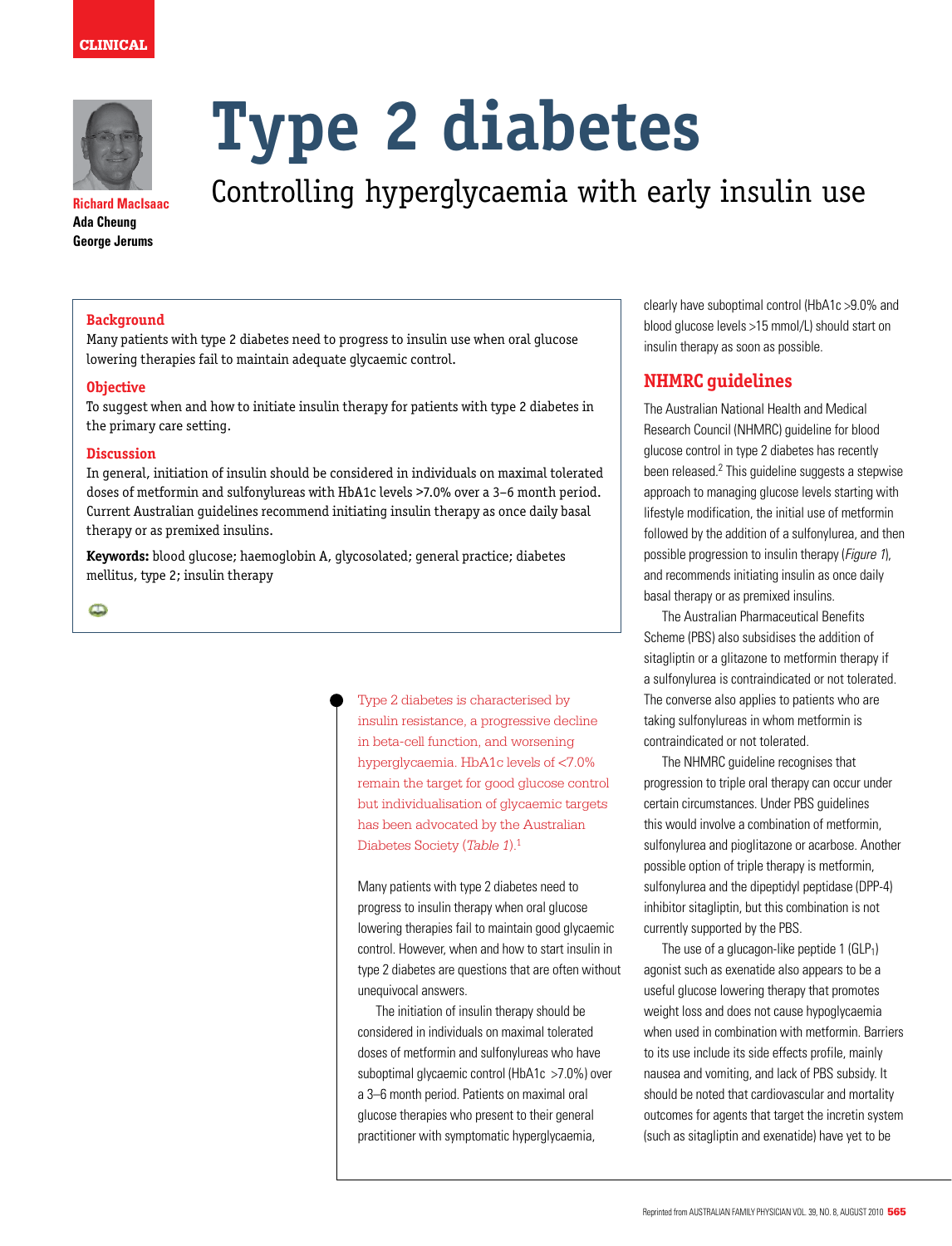# **Table 1. Summary of suggested HbA1c targets as advocated by the Australian Diabetes Society1**

| <b>Duration of disease</b>                           | <b>CVD</b> | <b>Treatment</b> | $HbA1c$ $(\%)$ |  |  |  |  |
|------------------------------------------------------|------------|------------------|----------------|--|--|--|--|
| Short                                                | No         | Diet/metformin   | $\leq 6.0$     |  |  |  |  |
| Short                                                | No         | <b>SU</b>        | ≤6.5           |  |  |  |  |
| Short                                                | No         | Insulin          | $\leq 7.0$     |  |  |  |  |
| Long duration of disease or CVD                      |            |                  | $\leq 7.0$     |  |  |  |  |
| Problems with hypoglycaemia                          |            |                  | $≤8.0$         |  |  |  |  |
| The general HbA1c target remains                     |            |                  | < 7.0          |  |  |  |  |
| $SU =$ sulfonylureas; $CVD =$ cardiovascular disease |            |                  |                |  |  |  |  |

**Lifestyle modification • Diet modification • Weight control • Physical activity Metformin Sulphonylurea Acarbose DPP-4 inhibitor<sup>#</sup> Glitazone**\* **OPP-4 inhibitor"**<br>
(eg. sitigliptin) **Insulin** • The algorithm includes only therapeutic **Basal Premixed** agents available through the PBS • If HbA1c >7% consider intensifying ₹ treatment, provided hypoglycaemia is **Basal bolus insulin** not a problem

- # PBS authority only as dual therapy with metformin or sulphonylurea where combination metformin and sulphonylurea is contraindicated or not tolerated
- \* Rosiglitazone is not PBS authorised for triple therapy or for use with insulin (from February 2009) but is approved only as dual therapy with metformin or sulphonylurea where combination metformin and sulphonylurea is contraindicated or not tolerated

Figure 1. Management algorithm for blood glucose control in type 2 diabetes<sup>2</sup>

documented in large, long term clinical studies. An international trial to test the cardiovascular safety of sitagliptin has recently commenced.

In general, the authors would recommend that insulin therapy be initiated, instead of progression to triple oral therapy, for patients on maximal tolerated doses of metformin and sulfonylurea if symptoms of hyperglycaemia are present and/or if HbA1c levels are >8.5%. If triple oral therapy is used, patients need to be closely

monitored for the development of side effects (ie. weight gain and fluid retention with pioglitazone) and their glycaemic response. If a significant glycaemic response is not observed (a drop in HbA1c of approximately 1.0%) after 3–4 months of treatment, then insulin should be commenced and the third oral agent withdrawn quickly. If twice daily premixed insulin is used, then the sulfonylurea should also be withdrawn, but in a more gradual fashion.

# **Insulin regimens**

The various options for initiating insulin therapy in type 2 diabetes are summarised in Table 2. The simplest regimen for initiating insulin is to start a bedtime dose of basal insulin (Figure 2). Basal insulin analogues, such as glargine and detemir (not currently supported by the PBS), with longer, nonpeaking profiles decrease the risk of hypoglycaemia compared with isophane (Protaphane and Humulin NPH) but no studies have clearly demonstrated that initiating insulin therapy with basal analogues, as opposed to isophane, improves HbA1c levels. Currently available basal insulins are shown in Table 3 and their action profiles are shown in Figure 3. Most guidelines suggest starting basal insulin at around 10 units at bedtime. However, a morning dose alone or in combination with a bedtime dose of basal insulin could be considered in patients with elevated daytime blood glucose levels.

Another approach to starting insulin therapy is the initiation of twice daily premixed insulin (Figure 4). The rapid/short acting insulin in the mixture targets postprandial hyperglycaemia and can be used if daytime hyperglycaemia predominates. Generally a dose of 10–20 units is commenced at around breakfast time and a dose of 8–12 units is commenced at around dinnertime.

Mixed insulins containing rapid acting analogues can be injected at mealtimes, whereas preparations containing short acting, neutral insulin should be injected 30 minutes before meals to allow for their relatively slower onset of action. A summary of available premixed insulins is shown in Table 4, and the action profiles of premixed insulins are shown in Figure 5.

Initiating basal insulin should especially be considered in patients with HbA1c levels <8.5%, whereas for patients with higher HbA1c levels we recommend starting premixed insulin, especially if daytime hyperglycaemia predominates.

# **Insulin and oral glucose lowering agents**

Most guidelines recommend initially maintaining both metformin and sulfonylureas (if tolerated or not contraindicated) after insulin therapy is initiated. This approach is generally associated with less weight gain and better glycaemic control. For patients initiated on basal insulin at bedtime, these oral agents should continue in an attempt to control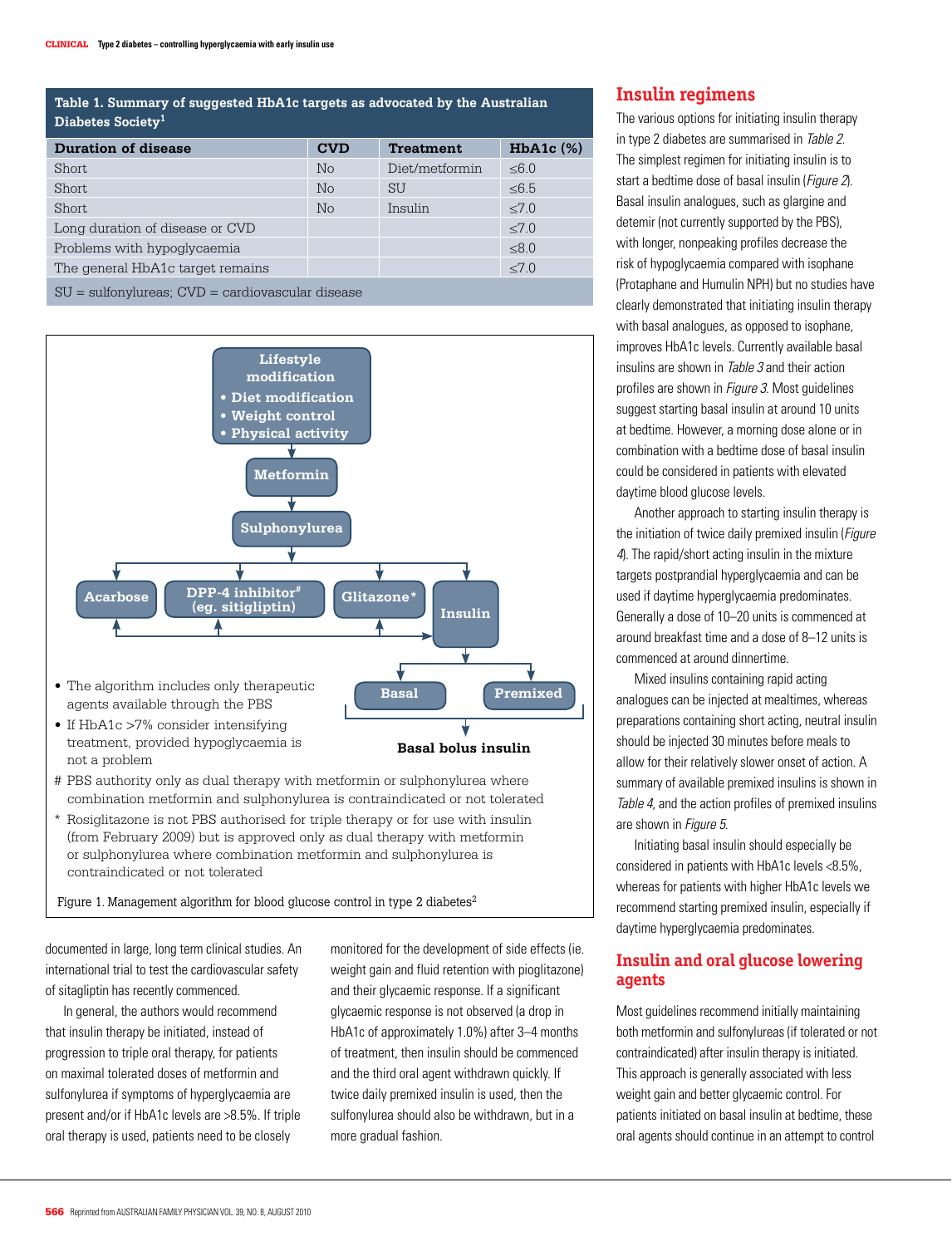### • The algorithm includes only therapeutic agents available through the PBS **Table 2. Options for initiating insulin treatment in type 2 diabetes**

# **Bedtime use of basal insuling treatment, provided hypoglycaemia is not a problem**

Isophane (Protaphane or NPH) \* Rosiglitazone is not authorised for triple therapy or for use with insulin (from February 2009) but is approved only as dual therapy with metformin or sulphonylurea where combination Glargine/Detemir\*

## Once or twice daily premixed (rapid/short and basal) insulin

Mixed (rapid analogues/protamine) (ie. Humalog Mix 25 and Mix 50 or Novomix 30) trial setting Mixed (neutral/isophane) insulin (ie. Mixtard 30/70 and 50/50 or Humulin 30/70)

\* Not subsidised by the PBS for type 2 diabetes



daytime hyperglycaemia. For patients commenced on premixed insulin, metformin and sulphonylureas should also initially continue. However, as glycaemic control improves, sulfonylureas can be weaned off and metformin continued. The combination of metformin and insulin has been shown to improve body weight, glycaemic control, insulin requirements and the risk of macrovascular disease in comparison to the use of insulin alone.<sup>3</sup> plas<br>Plasma<br>Plasma

# **How to titrate and intensify insulin** (Protaphane) 10 mL vial **therapy**

Once insulin therapy is started, a plan needs to be in place for the appropriate adjustment of insulin doses. The key to adjusting insulin doses is 'pattern recognition'. A simple schedule for retrospectively modifying doses of insulin after it is initiated as either a bedtime basal therapy or a twice daily premix preparation is presented in *Figure 6*. When fasting, glucose levels are not at target, this experiment the discussion of the discussion of the dinnertime of the dinnertime of the dinnertime of  $\Box$ or bedtime dose of insulin (*Figure 2, 4* and  $6$ ). When daytime or predinner glucose levels are not at target, this generally means an adjustment to the morning dose of insulin is required (Figure 4 and 5). Usually insulin doses are adjusted in 2–4 unit increments in response to the average glucose level at one particular timepoint over a period of approximately 3–4 days until patients can achieve an average BSL <7 mmol/L. If this Rapid analogue/protamine premixed Rapid analogue/protamine premixed Novomix 30 general target can be achieved without causing rt, triid goriord

hypoglycaemia then patients may be encouraged to aim for stringent targets, ie. achieving fasting blood glucose levels of 4–6 mmol/L on a long term basis (the target range advocated by The Royal Australian College of General Practitioners).4

| Table 3. Basal human insulins |                                                            |             |               |                       |  |  |  |
|-------------------------------|------------------------------------------------------------|-------------|---------------|-----------------------|--|--|--|
| Insulin                       | <b>Delivery</b><br>devices                                 | Onset       | Peak          | Duration of<br>action |  |  |  |
| Isophane<br>(Protaphane)      | 3 mL penfill<br>10 mL vial<br>3 mL novolet<br>3 mL innolet | $2-4$ hours | $4 - 8$ hours | 8-12 hours            |  |  |  |
| Isophane<br>(Humulin NPH)     | 3 ml penfill<br>$10 \text{ mL}$ vial                       | $2-4$ hours | $4 - 8$ hours | $8-12$ hours          |  |  |  |
| Glargine (Lantus)             | 3 mL penfill<br>3 mL SoloStar<br>pen                       | $2-4$ hours | No peak       | $20 - 24$ hours       |  |  |  |
| Detemir (Levemir)             | 3 mL penfill<br>3 mL flexpen                               | $2-4$ hours | No peak       | $12 - 18$ hours       |  |  |  |



Humulin 30/70

Schedules for adjusting doses of insulin after its initiation in type 2 diabetes, according to target glucose levels, have been validated in large clinical studies and are available to quide dose adjustments for basal therapy (Treat-to-Target Trial)<sup>5</sup> or premixed preparations (INITIATE study).<sup>6</sup> However, the usefulness of these schedules outside of the clinical trial setting has not been evaluated. It should be stressed that patients should not necessarily react to a 'one off' glucose reading that is out of range, but should wait for a pattern to develop over a period of a few days before adjusting their insulin doses. An overall approach of retrospective adjustment of insulin doses instead of a reactive 'sliding scale' approach should be emphasised.  $\mathbf{p}$  activity to  $\mathbf{p}$ 

**Patients should also be encouraged to make**  $\blacksquare$  **Patients should also be encouraged to make** Adjust insulin in response **that interval intervalsed transition** temporary adjustments to their insulin doses such as increasing or decreasing the dose of insulin by basal therapy **therapy** is not all the 2–4 units at mealtimes if more or less carbohydrate than normal is to be eaten, and decreasing their dual theorem is a mormal is to be eaten, and decreasing their insulin dose by 25–50% if increased physical activity is planned. Future adjustments should then be modified according to the patient's subsequent glycaemic response to initial dose titrations. Although patients should be encouraged to adjust method is contrained in an and subplometrize in the contracted or not to the contracted or not to  $\sim$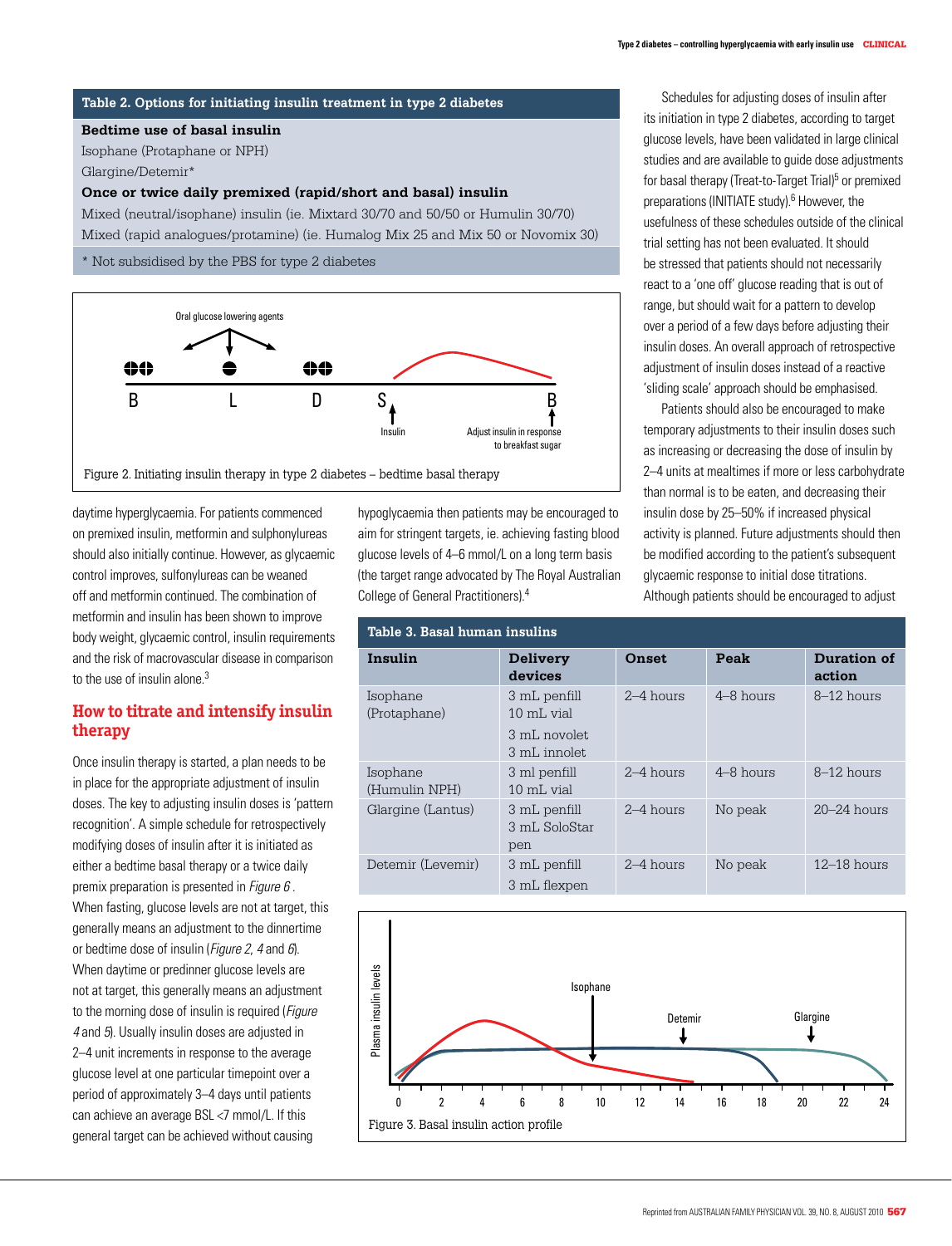

Figure 4. Initiating insulin therapy in type 2 diabetes – twice daily premixed therapy

| Table 4. Premixed insulins |                                                       |                      |      |                              |  |  |  |
|----------------------------|-------------------------------------------------------|----------------------|------|------------------------------|--|--|--|
| Insulin                    | <b>Delivery</b><br>devices                            | <b>Onset</b>         | Peak | <b>Duration</b><br>of action |  |  |  |
| 30% neutral/70% isophane   |                                                       |                      |      |                              |  |  |  |
| Mixtard 30/70              | 3 mL penfill<br>3 mL innolet.                         | $30 - 60$<br>minutes | Dual | $8 - 12$<br>hours            |  |  |  |
| Humulin 30/70              | 3 mL penfill<br>$10 \text{ m}$ . vial                 |                      |      |                              |  |  |  |
| 50% neutral/50% isophane   |                                                       |                      |      |                              |  |  |  |
| Mixtard 50/50              | 3 mL penfill                                          | $30 - 60$<br>minutes | Dual | $8 - 12$<br>hours            |  |  |  |
| 30% aspart/70% protamine   |                                                       |                      |      |                              |  |  |  |
| Novomix 30                 | 3 mL penfill<br>$10 \text{ m}$ . vial<br>3 mL flexpen | $5 - 15$<br>minutes  | Dual | $8 - 12$<br>hours            |  |  |  |
| 25% lispro/75% protamine   |                                                       |                      |      |                              |  |  |  |
| Humalog mix 25             | 3 mL penfill<br>3 mL kwikpen                          | $5 - 15$<br>minutes  | Dual | $8 - 12$<br>hours            |  |  |  |
| 50% lispro/50% protamine   |                                                       |                      |      |                              |  |  |  |
| Humalog mix 50             | 3 mL penfill<br>3 mL kwikpen                          | $5 - 15$<br>minutes  | Dual | $8 - 12$<br>hours            |  |  |  |

on twice daily premix insulin, one approach is to offer an injection of rapid/short acting insulin at lunchtime if predinner hyperglycaemia predominates. However, it is possible that a similar effect can be achieved with a third injection of premixed insulin at lunchtime. iu/short acting Insulin

# **Conclusion**

The maintenance of near normal glucose levels remains the cornerstone for the management of type 2 diabetes and the prevention of its complications.

Unfortunately, the current evidence suggests that there is significant inertia in intensifying hypoglycaemic therapies, especially the initiation of insulin therapy.7,8 Insulin should  $\overline{a}$  be considered in individuals on maximal  $\overline{a}$ tolerated doses of metformin and sulfonylureas who have an HbA1c >7.0% over a 3-6 month period. Current guidelines suggest that insulin therapy can be initiated using basal or premixed preparations. Once insulin is commenced, oral glucose lowering therapies should initially be continued, especially metformin, and a plan needs to be in place for the appropriate adjustment of insulin doses. Although good glucose control is important in preventing the development of diabetes related complications, minutes nours and the complication of the complications, it needs is a series of the complications, it needs is  $\epsilon$  beyond the complications, it needs  $\epsilon$  becomes the complications, it needs to be put in the context of a multifactorial approach to the management of diabetes that also targets lipid and blood pressure control. **This approach has been shown to result in a** reduction in cardiovascular events and mortality in randomised controlled trials.

their own insulin doses, regular clinical reviews and contact with a diabetes educator and GP are invaluable in assisting patients to optimally adjust their insulin doses.

If HbA1c targets are not reached with basal insulin, there are several options available for intensifying insulin therapy. One option for patients on once daily basal insulin is to change to twice daily premixed insulin preparations. However, introducing a second dose of basal insulin or a dose of rapid/short acting insulin with the largest meal of the day are other options. The natural progression from adding one rapid/short acting insulin injection would then be to a basal/bolus